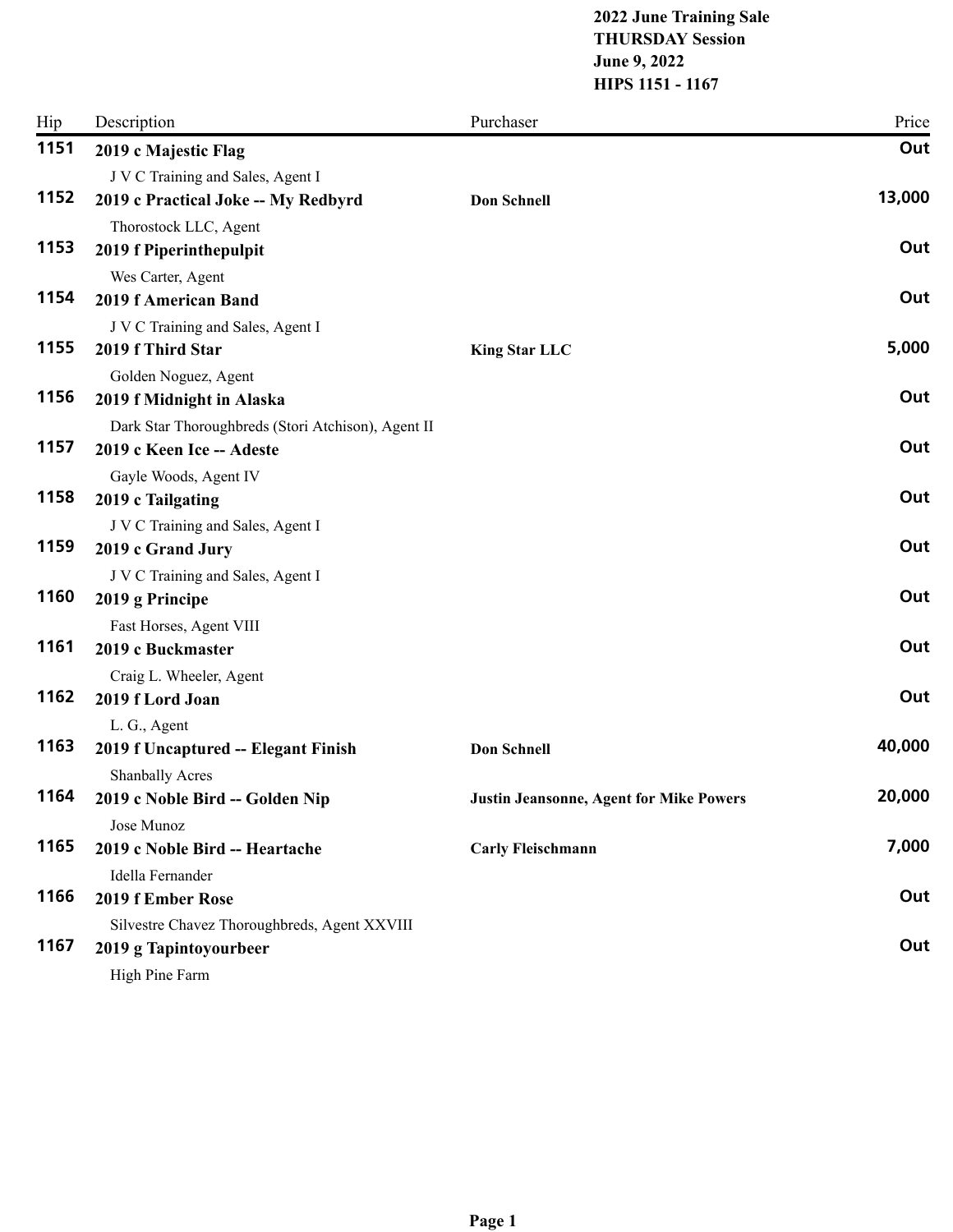## **Totals For Session**

| Year                             |                                                           | Head Sold                           | <b>Gross Amount</b>                            | <b>Average Price</b> | Median Price |        |
|----------------------------------|-----------------------------------------------------------|-------------------------------------|------------------------------------------------|----------------------|--------------|--------|
| 2022                             |                                                           | 5                                   | \$85,000                                       | \$17,000             | \$13,000     |        |
| 2021                             |                                                           | 8                                   | \$115,200                                      | \$14,400             | \$6,000      |        |
|                                  |                                                           | <b>Session Top 5 Consignors</b>     |                                                |                      |              |        |
|                                  | <b>Shanbally Acres</b>                                    | 1                                   | \$40,000                                       |                      |              |        |
| Jose L. Munoz                    |                                                           | 1                                   | \$20,000                                       |                      |              |        |
|                                  | Thorostock LLC                                            | 1                                   | \$13,000                                       |                      |              |        |
|                                  | Idella Fernander                                          | 1                                   | \$7,000                                        |                      |              |        |
|                                  | Golden Noguez                                             | 1                                   | \$5,000                                        |                      |              |        |
|                                  |                                                           | <b>Session Top 5 Buyers</b>         |                                                |                      |              |        |
| Don Schnell                      |                                                           | $\overline{2}$                      | \$53,000                                       |                      |              |        |
| Justin Jeansonne, Agent for Mike |                                                           | 1                                   | \$20,000                                       |                      |              |        |
| Powers                           |                                                           |                                     |                                                |                      |              |        |
| Carly Fleischmann                |                                                           | 1                                   | \$7,000                                        |                      |              |        |
| King Star LLC                    |                                                           | 1                                   | \$5,000                                        |                      |              |        |
|                                  |                                                           | <b>Session Top Five Sale Prices</b> |                                                |                      |              |        |
| 1163                             | 2019 f Uncaptured -- Elegant Finish                       |                                     | Don Schnell                                    |                      |              | 40,000 |
|                                  | Shanbally Acres                                           |                                     |                                                |                      |              |        |
| 1164                             | 2019 c Noble Bird -- Golden Nip                           |                                     | <b>Justin Jeansonne, Agent for Mike Powers</b> |                      |              | 20,000 |
|                                  | Jose Munoz                                                |                                     |                                                |                      |              |        |
| 1152                             | 2019 c Practical Joke -- My Redbyrd<br><b>Don Schnell</b> |                                     |                                                |                      | 13,000       |        |
|                                  | Thorostock LLC, Agent                                     |                                     |                                                |                      |              |        |
| 1165                             | 2019 c Noble Bird -- Heartache                            |                                     | <b>Carly Fleischmann</b>                       |                      |              | 7,000  |
|                                  | Idella Fernander                                          |                                     |                                                |                      |              |        |
| 1155<br>2019 f Third Star        |                                                           |                                     | <b>King Star LLC</b>                           |                      |              | 5,000  |
|                                  | Golden Noguez, Agent                                      |                                     |                                                |                      |              |        |
|                                  |                                                           |                                     |                                                |                      |              |        |